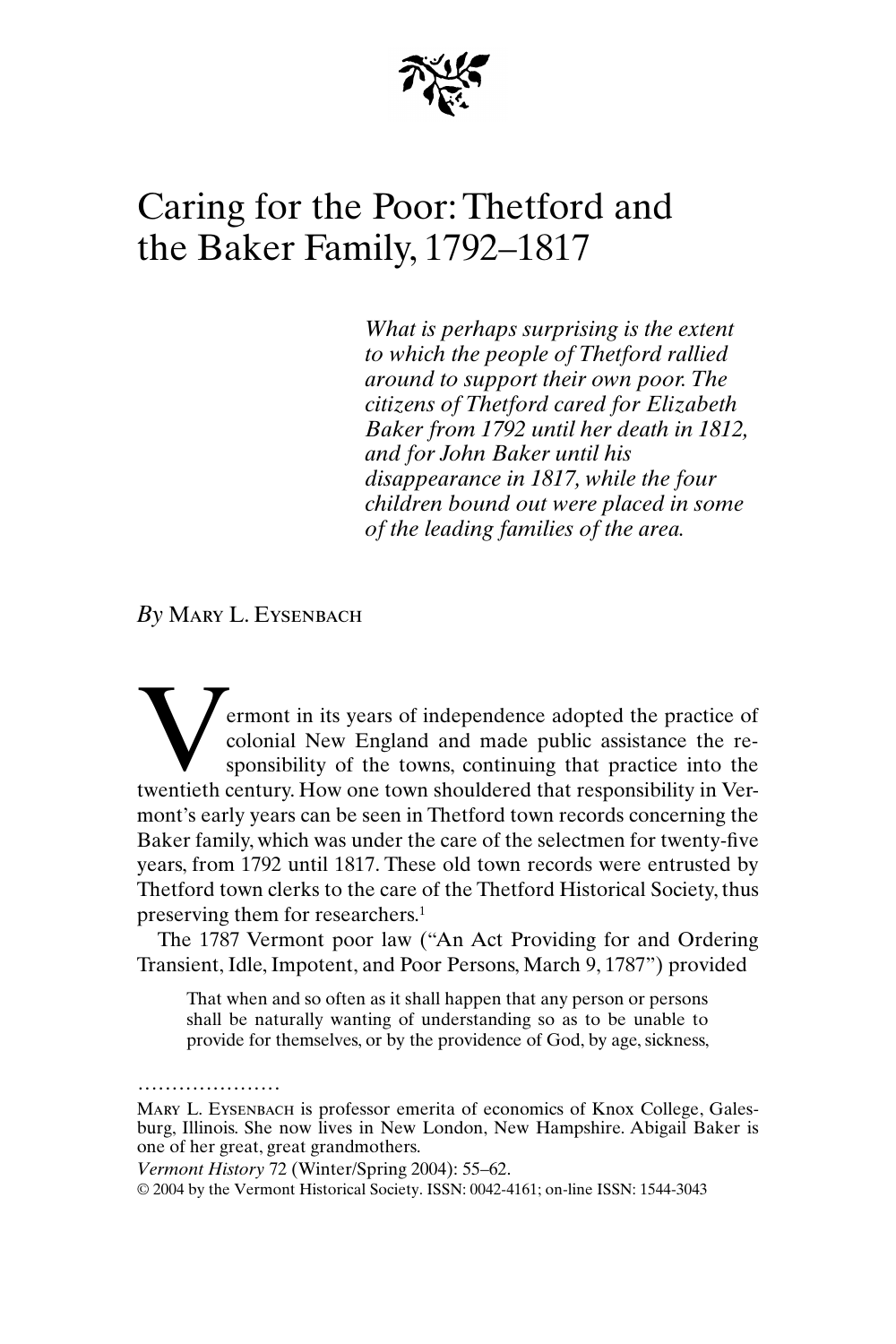or otherwise become poor and impotent, or unable to provide for themselves, and have no Estate wherewith they may be supported, they and every of them, shall be provided for  $\ldots$ <sup>2</sup>

The law made close relatives (father, mother, grandparent, child, or grandchild) responsible for support, if they were able. But

if such Idiot, distracted, poor and impotent persons, have not estate (the income of which being improved or disposed of as aforesaid) sufficient for their support, and no relations appear to provide for them, or stand in so near a degree that they may be compelled thereto, in every such case the selectmen or overseer of the poor in the town where such person is by Law an inhabitant, be, and they are hereby empowered, to take effectual care and make necessary provision for the relief, support, and safety of such person at the charge of the town, or place where he or she of right belongs, or if they belong to no town or place, in this or the other American States, then, at the cost of this State.<sup>3</sup>

After the 1797 revision of the statute, selectmen were also to provide medical care as they "shall judge necessary."4

Poor children "exposed to want and distress"<sup>5</sup> could be bound out as apprentices or servants, a male child to age twenty-one years, a female to age eighteen years.<sup>6</sup> In the 1797 revision, overseers were directed to ensure the indentures were "equitable and for the benefit of the person so bound out" and to "endeavor to redress wrongs."7 Males were to be taught to read and write, females to read.

Taken together these provisions placed a substantial burden on a town. In the decade after 1810 care of the poor accounted for over half of Thetford's town budget.8 It is not surprising that Vermont towns, especially those along the Connecticut River that had a large influx of newcomers after the American Revolution, "warned out" indigents from elsewhere, requiring them to move on, because, until 1787, legal residency was established by one year's stay in a town; the 1787 poor law introduced a property qualification of £200.9 What is perhaps surprising is the extent to which the people of Thetford rallied around to support their own poor. Thetford experienced more than a five-fold increase of families from 1771 to 1791, about a doubling every decade.10 Although many families were from towns of eastern Connecticut (chiefly Hebron and Lebanon, but also Mansfield, Pomfret, Stonington, and others), most were not long established in Thetford and had not grown up together there. The citizens of Thetford cared for Elizabeth Baker from 1792 until her death in 1812, and for John Baker until his disappearance in 1817, while the four children bound out were placed in some of the leading families of the area.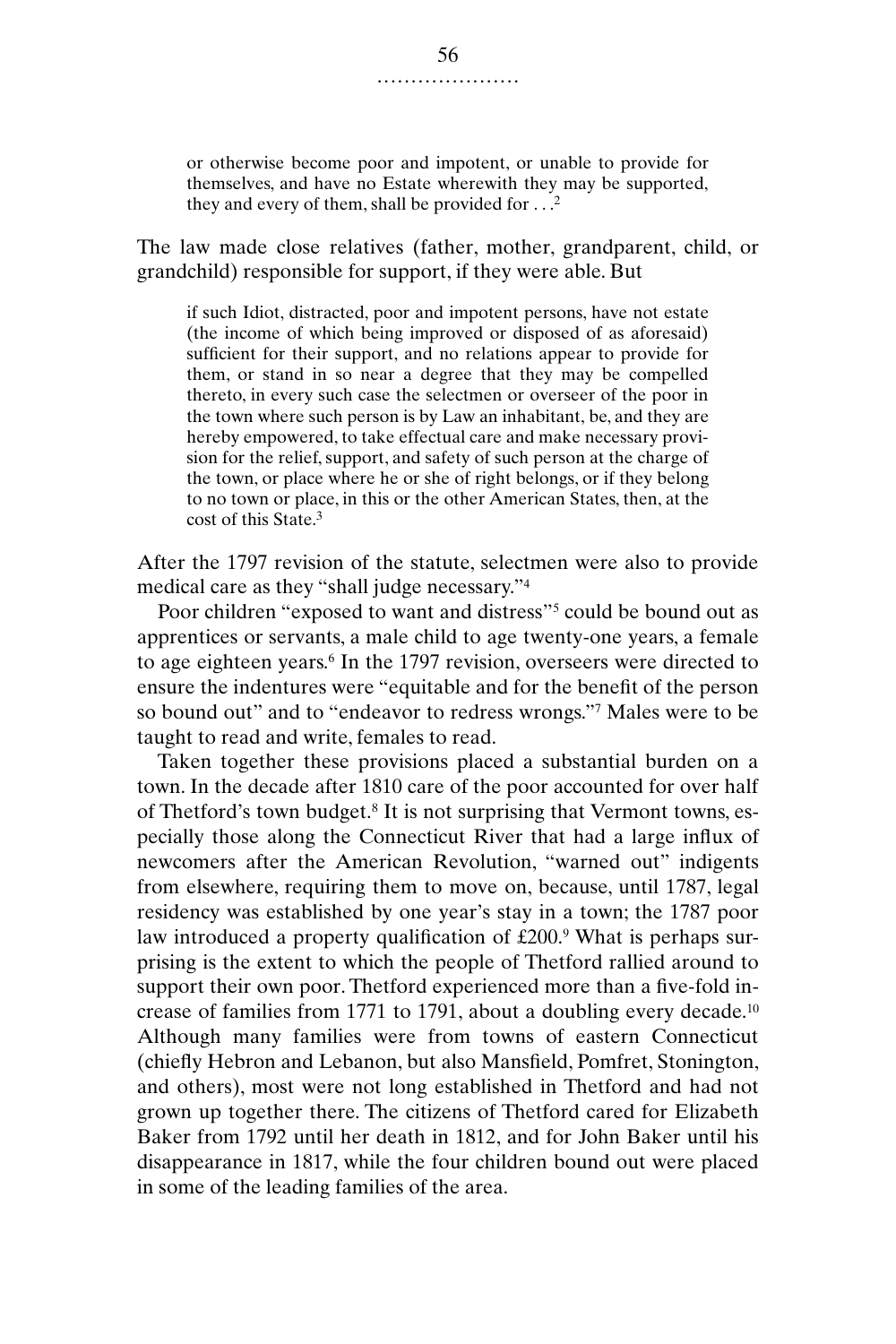After four years in the Continental Army, including the winter at Valley Forge, John Baker moved from Mansfield, Connecticut, to Thetford, Vermont, where in August 1781 he purchased fifty acres of land for £20.11 He married Elizabeth Rich of Strafford, Vermont, in July  $1782$ ,<sup>12</sup> and by 1792 had a family of six children ranging in age from eleven to a newborn.13 But John and Elizabeth Baker did not prosper. The grand lists (tax rolls) of 1784 and 1785 show John as one of the smaller taxpayers in town, and he does not appear on grand lists of 1788 or thereafter.<sup>14</sup> Sometime in that first decade in Vermont John Baker became mentally ill and could not care for his family. The Thetford selectmen took the action required of them by Vermont's poor law:

2 June 1792 Whereas John Baker an Inhabitant of this Town has become Insane in mind and altogether unfit to trade and do business necessary for the soport of himself and family and has by his indolent mismanagement become reduced to a state of necessity and want, therefore we the subscribers by virtue of authority vested in us and according to a certain statute law of this state have for the safety of this town and good of the family of the said John taken into our care all the Estate both personal & real which we know of belonging to the said John to the intent that the same together with the Earnings of the said John & wife may be the better applied as the Law in that case provides, for their soport therefore no bargain or contract of any kind made with the said John after this date by any person whatever will be considered valued and good in Law for the time being but such as is allowed and approved by Mr. William Child of this Town who has charge of the same and all rights to superintend therein. By order of Israel Smith, Jonathan Nichols, Selectmen. Thetford, 2nd June 179215

Less than a week after the selectmen's order, on June 8, 1792, "John and Elizabeth Baker, persons under the care of the selectmen of Thetford," sold their land for £40; they acknowledged the sale as "their own voluntary act and deed," June 10, 1792.16 Although this was a forced sale, the price appears to have been fair, because when the land was resold a year later the price was the same.

When Thetford declared John Baker insane in 1792 the town made itself responsible for the welfare of his children. As the law provided, the younger Baker children were soon bound out as servants to other families. In November 1792, the youngest boy, Simon, "about four years of age," went to William Judd of Strafford. In March 1793, Anne, "two years old last May," was indentured to William Moor, Jr. The same day Abigail, "about ten months old," was indentured to serve John Way, with the added notation "when arrived to the age and ability of service." Five years later Zechariah, then twelve years old, was indentured to Captain William Heaton.17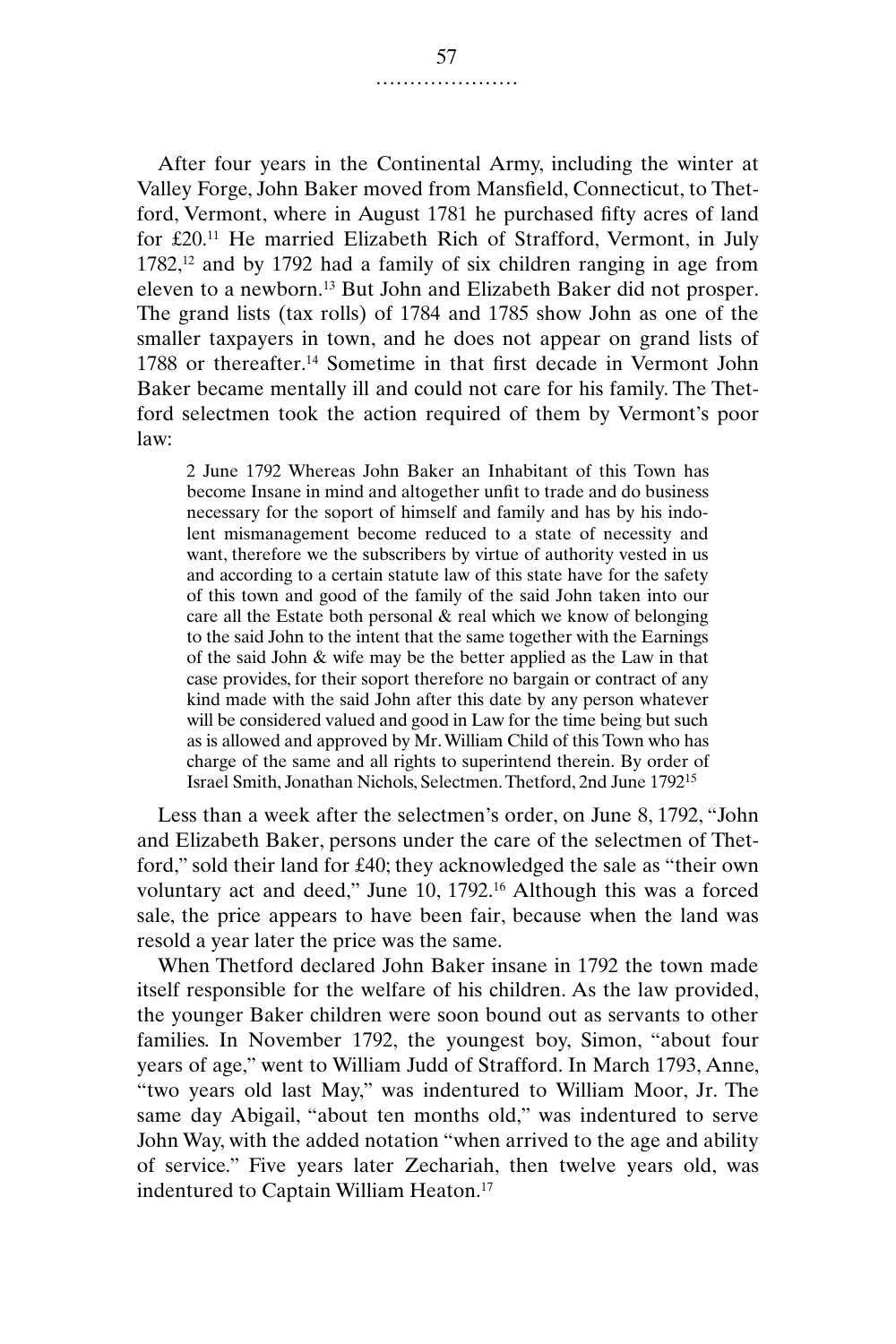Each of these young children, even Abigail at ten months, was indentured to serve and dwell with his or her master until each came of age, the girls at eighteen, the boys at twenty-one. Similar wording is found in all the indentures. For example:

19 March 1793 This Indenture is made this Nineteenth Day of March In the Year of our Lord Seventeen Hundred Ninety three—Witnesseth that James White, Josiah Hubbard & William Sackett Select Men & Overseers of the Poor In the Town of Thetford In the County of Orange & State of VERMONT—Have put and place & by these presents do put & place Abigail Baker A Poor Girl who hath become a Town Charge to said Town—A Girl Servant to John Way of said Thetford. With him to serve and dwell from the Day of this Date of these presents until the said Abigail shall Accomplish and Arrive to the full Age of Eighteen Years: According to the Statute for such cases made & provided—During all which term the said Abigail her said Master shall Serve (when Arrived to the Age & Ability of Service) in all Lawfull Business. According to her Power Witt & Ability and shall Honestly Orderly & Obediently In all things demean herself and Behave towards her said Master Durth said Term—And the Said John Way In Consideration of the Sum of Ten pounds Nineteen Shillings being to his full Satisfaction and also the Services of said Girl—For himself his Executors and Administrators Doth Covenant and Grant to and with the said Selectmen & Overseers of the Poor and Every of them by these presents and their and Every of their Successors for the time being. That he the said Way shall and will Cause to be Instructed in the Business & Art of Housewifery the said Abigail and In the Art of reading and Writing &c Suitable for a Housewife And during all said term find provide & Allow the said Abigail Sufficient Meat Drink Lodging & Apparel and all other things Necessary & Fitt for her Comfortable Subsistence and also shall & will provide for the said Abigail Baker in such manner so that she shall not in any wise become Cheargable to the Town of Thetford but from the same and Each Inhabitant thereof save harmless for and During said Term. And at the End of the Term the said Way Engages to furnish the said Abigail with two New suits of Cloths compleat one suitable for Holy Days the other suitable for Labour In—In Witness whereof the Parties have Interchangeable placed their hands & Seal the Day & Year above Mentioned. The girl now about Ten Months Old.

/s/ John Way, James White, Josiah Hubbard, Wm Sackett In presence of /s/ Israel Smith, Oramel Hinckley<sup>18</sup>

Such indentures sound harsh to modern ears, but the selectmen expected of the indentured children only what parents then expected of their own children. Vermont law required only reading for girls and reading and writing for boys. Thetford demanded of masters more than what Vermont law mandated: the girls were to be taught reading, writing, and "housewifery," and the boys reading, writing, husbandry, and "cyphering suitable for a farmer."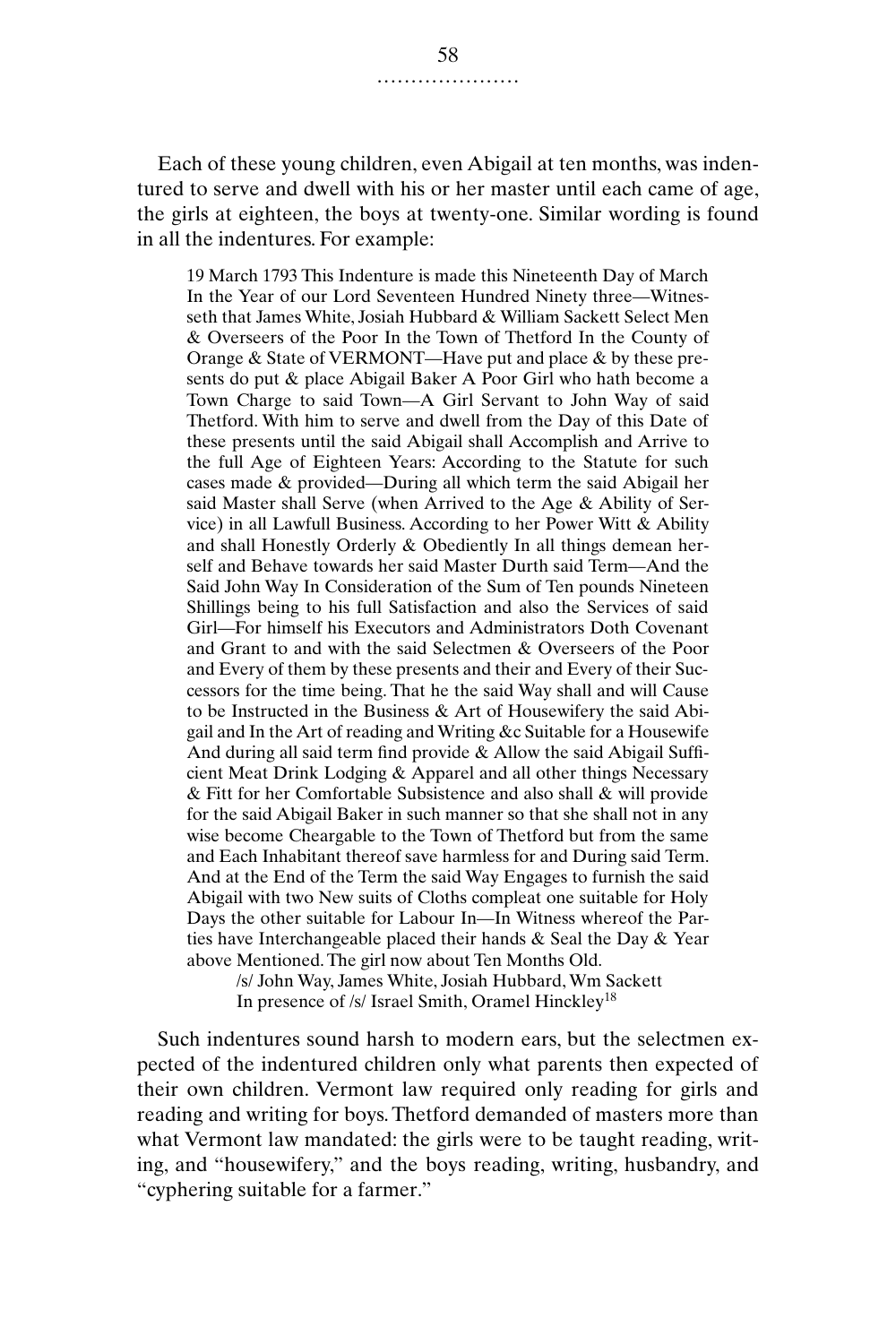The families who took in these four children were all substantial members of their communities and they received minimal compensation for raising the young children. Captain William Heaton, who took twelve-year-old Zechariah Baker, received only the services of the boy and no other consideration. Heaton was a former Thetford selectman and town leader. He was by far the town's largest taxpayer according to the grand lists. William Judd, who took four-year-old Simon, was an early settler of Strafford, financially middling according to the Strafford grand lists, and a fellow townsman of Elizabeth Rich's parents, Jonathan and Abigail Rich. He had several children of Simon's age. The Judds received a cow in compensation for raising Simon. William Moor, Jr., received £4.12s. when he took in two-year-old Anne Baker. Moor was in the top third of Thetford taxpayers on the 1791 grand list, and his father was also a substantial taxpayer there. John and Nellie Way, who took the infant, Abigail, received the largest compensation, £10.19s. The Ways were newcomers to Thetford, but already members of the church, and well established in Vermont. John was in Newbury as early as 1764 and they married in Haverhill, NH, in 1771. The Ways resided in Peacham before moving to Thetford, where they were modest landowners, and they moved to Barnet in the late 1790s.

The social and economic position of the families suggests that these indentures functioned as a form of guardianship or fostering for the poor children, rather than as a means to get cheap servants. In the case of Abigail Baker in the Way family, the arrangement apparently was satisfactory: She named her first-born son John Baker Way McIndoe, John being the name of both of his grandfathers as well as Abigail's former master.19 What became of the other indentured children has not been discovered, nor has any information been found about the two oldest children, Lovinia and Samuel. Elizabeth Baker's parents in Strafford or her brothers and sisters in Thetford and Strafford may have taken them in.

The parents, John and Elizabeth Baker, remained a charge on the town of Thetford until their deaths. Bills survive from 1802 and for the next fifteen years for town expenses on behalf of the Bakers.20 The town probably paid bills in the earlier years for which no records exist. There is no evidence that the children were ever required to contribute to the support of their parents, although the 1787 and 1797 poor laws provided for such support. There is also no evidence that Elizabeth Baker's elderly parents, Jonathan and Abigail Rich, were called on for support.

The surviving records cover both general living expenses and medical care. Apparently the Bakers sometimes were boarded and sometimes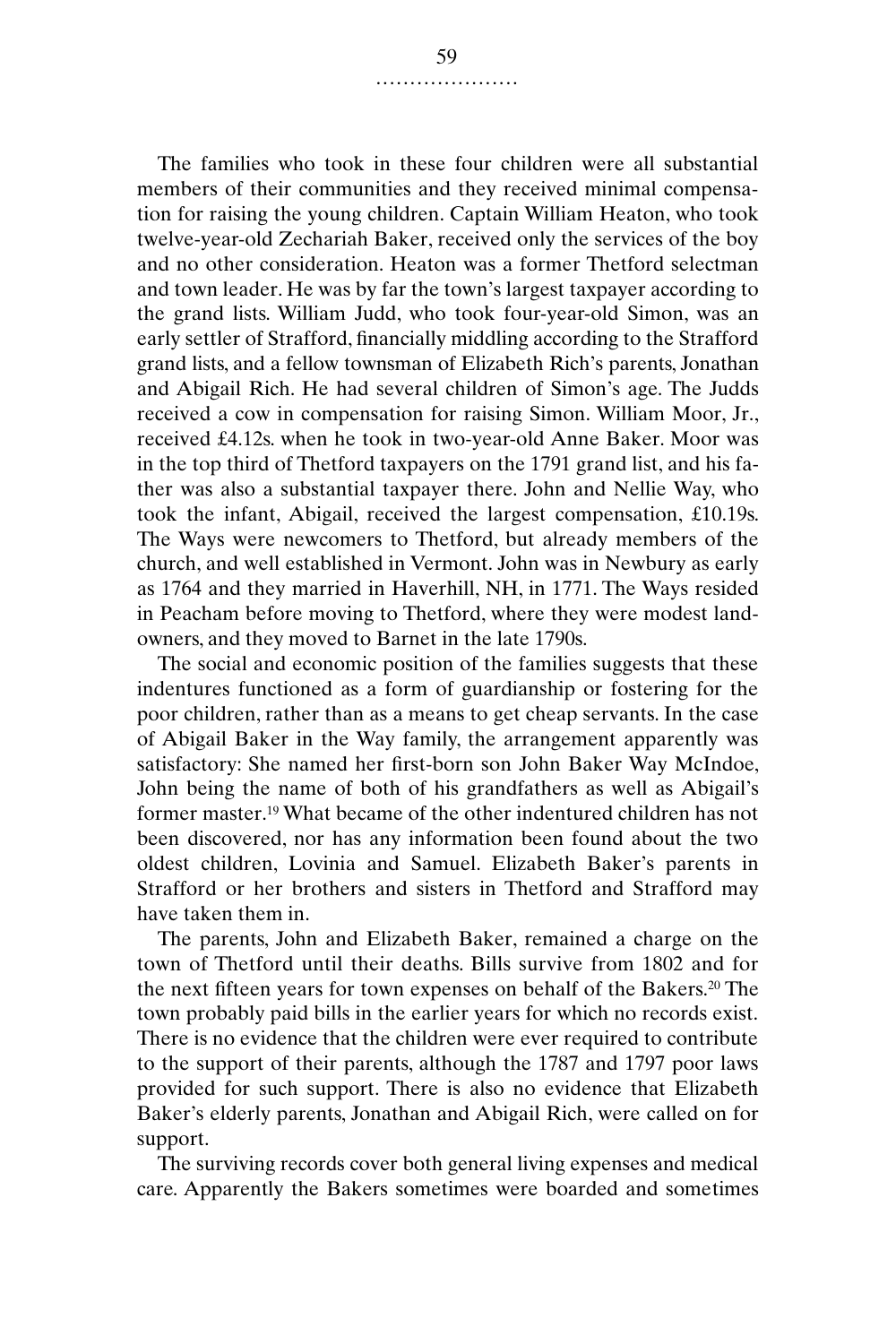lived on their own, for the records contain bills for supplies as well as bills for board. For example:

James Bennett received \$30.62 for boarding Elizabeth for a year from March 1803 to March 1804.

Jacob Newcomb in November 1811 billed the town three dollars "to boarding and Nursing John Baker & family 9 days including Services I did for them while at his house moving him & her and carrying him down to Doc't Allen's," and "\$1 to washing 4 weeks."

Joseph Reed billed the town for codfish, gin, molasses, sugar, rum, one hay rake, flannel, awl and shaft, and tobacco, covering April 1807 to March 1810.

James White billed for a variety of items for March 1809 to June 1812, including: a bushel of corn,  $62¢$ ; a quart of salt at  $34¢$ ; a bushel of potatoes at 50¢; a pair of shoes at \$2; and a pair of stockings at \$1; plus cloth and sewing services for a coat and pantaloons, services for washing, for nursing Mrs. Baker, and finally for a burying cloth. White's bill came to \$28.96.

There were also bills for washing and baking at  $25¢$  per day; for making a shirt, 34¢; and "a pair of trowsers," 17¢; for making a frock for Mrs. Baker, 17¢; for thread, soap, and mending, 25¢; and for "Large Stout Thick Shoes," \$2.80. The town also paid for keeping Mr. Baker's cow from 1807 to 1809.

Sometime about 1802 Elizabeth Baker became ill, and the records show increasing medical bills paid by the town. Bills for medicines and visits by Dr. Theodore Hamilton cover thirty-two visits from 1802 to 1808; the total was \$13.63, the usual charge 83 cents to one dollar per house call. Bills of Dr. Joram Allen cover forty-five instances of "visit, medicine, advice" between January 1808 and August 1810 costing the town \$21.45. Medicines included "tinct. digitalis," "--- Peru," "camphorated tinct," "tinct Alloes Comp Gin Ammoniar," "cathartic & Ipir," and "tinct Sand' Canadensis." Beginning in December 1810 the phrases "gin opia" and "tinct opia" appear with regularity. Almost weekly visits from June 1809 to June 1812 cost the town \$29.50, the medicine now described as "tinct opia" or "gum opia." The last payments Thetford citizens made for Elizabeth Baker were in June 1812, "a Coffin for Mrs. Baker \$2.00" and "grave for Mrs. Baker \$1.00."

From November 1811 until 1817 regular bills for room and board were paid, with weekly fees, \$2 per week from November 1811 to June 1812, reduced to \$1 per week after the death of Elizabeth. Among the people being paid were John's brother-in-law, Richard Wallace. From 1812 until mid-1815 John Baker boarded with Aaron Hosmer, and then with Charles Chamberlin. Included in the bills were itemized lists of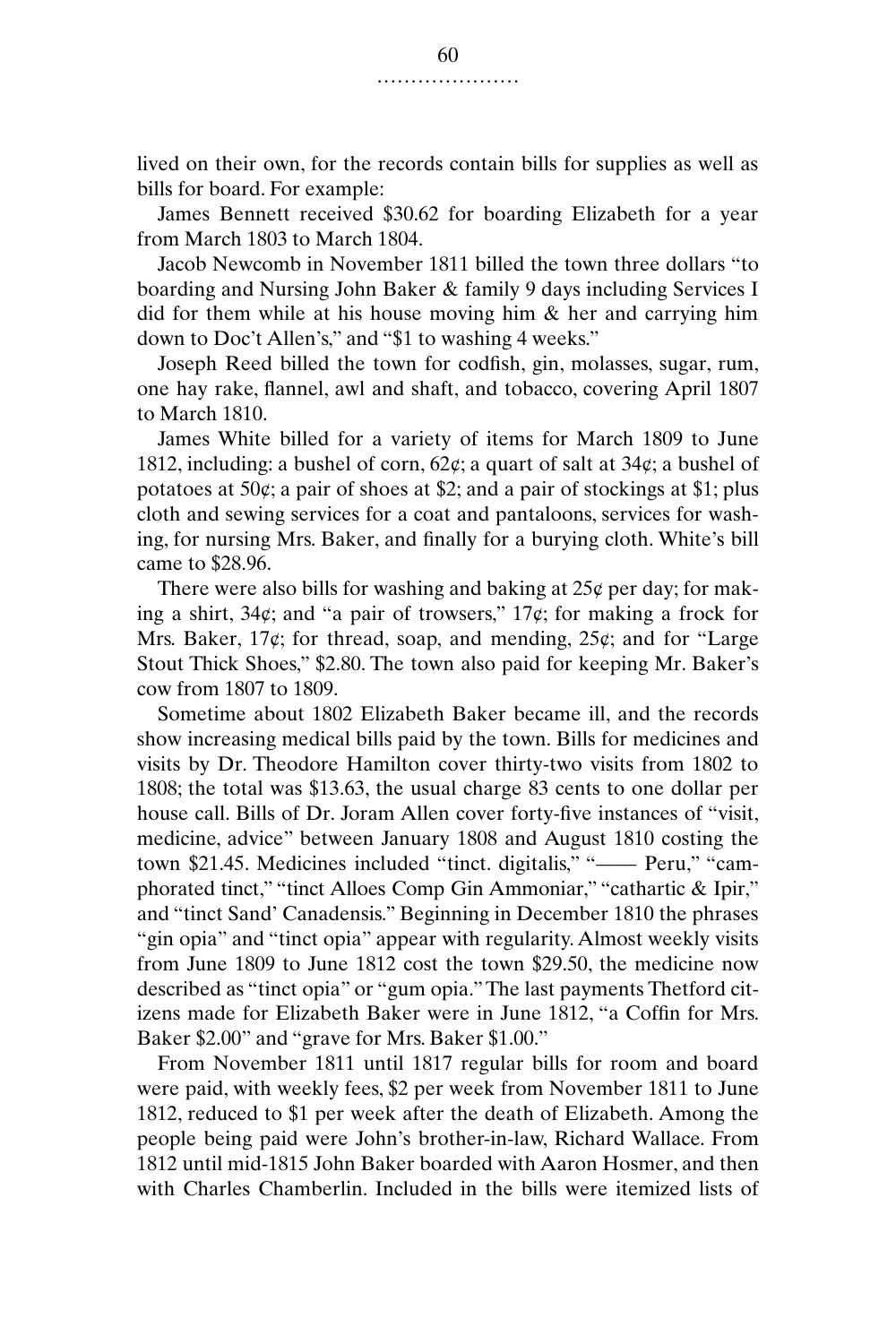clothing and services (a pair of shoes, \$2.00; 6 yards woollen cloth, \$7.50; making one pair of trousers,  $50¢$ ; making a coat, \$1.25; a pair of stockings,  $$1.00$ ; a pair of leggings,  $33¢$ ; etc.). Hosmer's bills were expressed in shillings and pence and then converted to dollars, indicating that although the United States adopted the dollar in 1791 he, and undoubtedly many others, still thought in the old currency. The last invoice found in the file is dated March 14, 1817, when Chamberlin billed for "boarding clothing & lodging John Baker one of the Town's poor a year ending 20th March 1817 \$65," and for "nursing him in sickness," an additional dollar.

For twenty-five years, in an era with no state or federal welfare or veterans' services, the townspeople of Thetford provided services to John Baker and his family, probably with more personal care than a modern bureaucracy would show. The last record of John Baker is this notice which appeared in three successive issues of *Spooner's Vermont Journal:*

Went away from the subscriber, on Monday the First Day of September ult., JOHN BAKER, a pauper of the town of Thetford, Orange County, Vt. Said Baker is about sixty years old, middling sized, light sandy complexion and hair, and commonly wears a long beard; is frequently delirious, and talks to himself. He had on when he went away a linen tow frock and pantaloons. Whoever will give notice to the subscriber where said Baker can be found will exercise an act of humanity, and shall be handsomely rewarded.

> CHARLES CHAMBERLAIN THETFORD, OCT. 8, 1817<sup>21</sup>

## **NOTES**

<sup>1</sup>The author is grateful to Charles Latham, Jr., president of the Thetford Historical Society, for helping locate the many documents in their care, and to the former town clerk of Thetford, Roberta Howard, for help in using the town's vital and land records.

<sup>2</sup> "An Act Providing for and Ordering Transient, Idle, Impotent, and Poor Persons, March 9, 1787," in John A. Williams, ed., *Laws of Vermont,* in *State Papers of Vermont* (Montpelier, Vt.: Secretary of State, 1966) 14: 290–291.

<sup>3</sup> Ibid., 292.

<sup>4</sup> "An Act defining what shall be deemed and adjudged a legal settlement; and for the support of the poor, for designating the duties and powers of the overseers of the poor; and for the punishment of idle and disorderly persons," in *Laws of the State of Vermont, Revised and Passed by the Legislature in the year of Our Lord One Thousand Seven hundred and Ninety Seven* (Rutland, 1798), 263.

<sup>5</sup> "An Act Providing for and Ordering Transient, Idle, Impotent and Poor Persons," Williams, ed., *Laws of Vermont,* in *State Papers of Vermont* 14: 295.

<sup>6</sup> These age limits were based on the 1777 Constitution of Vermont, "Chapter 1, Declaration of the Rights of Inhabitants of the State of Vermont," which provided that no male should be held by law to serve any person, as servant, slave, or apprentice, without his consent, after he reached twenty-one years of age, and no female after she reached eighteen. For the Constitution see website*:* http://vermont-archives.org/govinfo/constitut/con77.htm

 $\gamma$  "An Act defining what shall be deemed and adjudged a legal settlement; and for the support of the poor, for designating the duties and powers of the overseers of the poor; and for the punishment of idle and disorderly persons," in *Laws of the State of Vermont 1797*, 275–276.

.....................